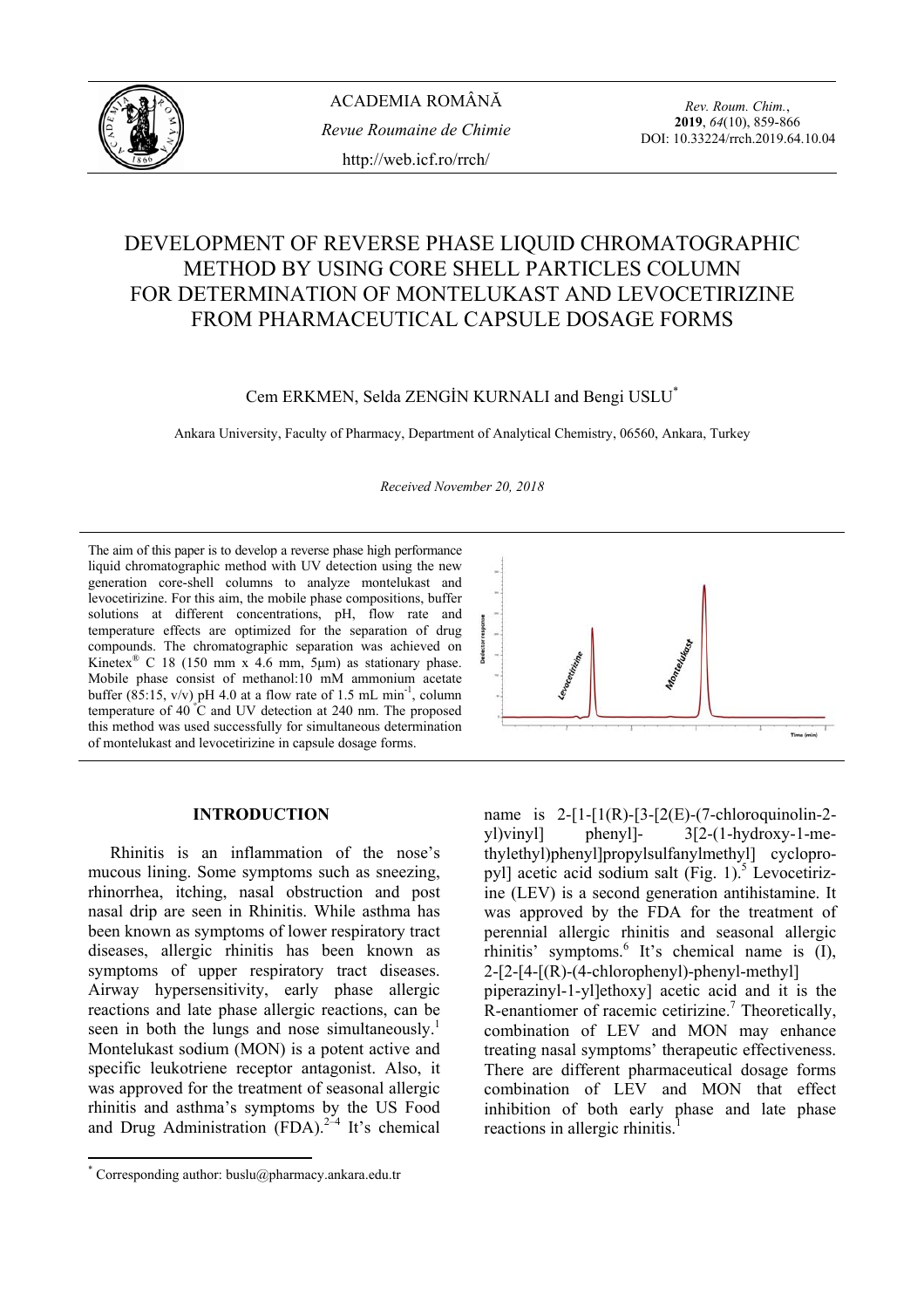

Fig. 1 – Chemical structure of MON (A) and LEV (B).

High performance liquid chromatography (HPLC) has been most commonly used as a main analysis technique for analysis, research, identification, diagnosis or manufacturing among different types of chromatography. There are some challenges in HPLC. Highly efficient and the best separation which has high resolution and relatively low back pressure are primary issues for different types of samples such as food, pharmaceuticals, metabolomics, pesticides, etc. In recent years, a new generation column which has core shell silica particles have been increasingly used to obtain highly efficient separation which has both relatively low back pressure and fast flow rate.<sup>8</sup>

Different analysis methods for the determination of montelukast<sup>5,9–15</sup> and for the determination of levocetirizine<sup>9,13–16</sup> have been reported in the literature. The aim of this paper is to optimize and develop a reversed phase high performance liquid chromatography method using the core shell columns for simultaneously MON and LEV capsule form that is pharmaceutical dosage forms.

## **EXPERIMENTAL**

#### **1. Materials and Methods**

#### *1.1. Instruments*

The used reversed phase liquid chromatography system:

- The Agilent 1100 HPLC system (Wilmington, DE, USA) consist of G1313A ALS autosampler, G1311A quaternary pump, G1316A temperature controller, and 1315B DAD variable wavelength detector.
- Software: Chemstation

Human Corp. Zeneer Power I system (Human Corporation, Seoul, Korea) was used in order to obtain chromatographic grade water. All necessary solutions were prepared by using this water.

The pH of all the buffer solutions were measured out by using Mettler Toledo MA 235 pH, Hanna HI 1332 pH meter (Mettler Toledo TR, Turkey).

#### *1.2. Materials*

MON and LEV were kindly purchased from Sigma-Aldrich (St. Louis, MO, USA). While all chemicals which were used in experiments were analytical grade, all solvents which were used in experiments were chromatographic grade. Methanol and acetonitrile were commercially available from Sigma-Aldrich (St. Louis, MO, USA). Sodium hydroxide, hydrochloric acid, ortophosphoric acid and hydrogen peroxide were purchased from Merck (Darmstadt, Germany). Analytical column which was used in experiments, Kinetex® C 18 (150 mm x 4.6 mm, 5 μm particle size) was purchased from Phenomenex Inc. (Torrance, CA, USA).

### **2. Preparation of Solutions**

#### *2.1. Preparation of Stock Solutions and Calibration Solutions*

Stock solutions of 100 μg mL<sup>-1</sup> MON and 100 μg mL<sup>-1</sup> LEV were prepared in acetonitrile. These solutions were kept in refrigerator at  $+ 4 \degree C$ . To prepare working solutions, stock solutions were diluted by using the mobile phase. For calibration studies, the concentration of MON and LEV were adjusted between  $0.5$  and  $100.0 \mu g \text{ mL}^{-1}$ . In this method, graph of calibration was obtained by plotting the peak area of the compounds against the concentration of compounds using five replicated analyses.

#### *2.2. Preparation of Pharmaceutical Dosage Form*

Five Bronchorest<sup>®</sup> 10 mg/ 5 mg capsules, which were claimed to contain 10 mg MON and 5 mg LEV, were weighed and then were crushed to obtain a homogeneous powder. This powder's accurate weight equivalent to one capsule content was weighed. Then, it was diluted with acetonitrile in a 50 mL flask. After this solution kept in an ultrasonicator for 10 min, the volume completed with acetonitrile. For the filtration, 0.45 µm membrane syringe filter was used. The filtered 200 μg mL-1 stock solution was prepared in a calibrated 50 mL flask. In order to obtain a final solution, these solutions were diluted with mobile phase.

#### **3. Optimization of Method**

In order to determine the most suitable chromatographic conditions for the analysis of MON and LEV, firstly, the stationary phase properties such as functional group, particle diameter and silica type were evaluated. Then, ratio of the mobile phase composition, the effect of the mobile phase's organic solvent type, the flow rate and the temperature were investigated. As a result of these investigations, the most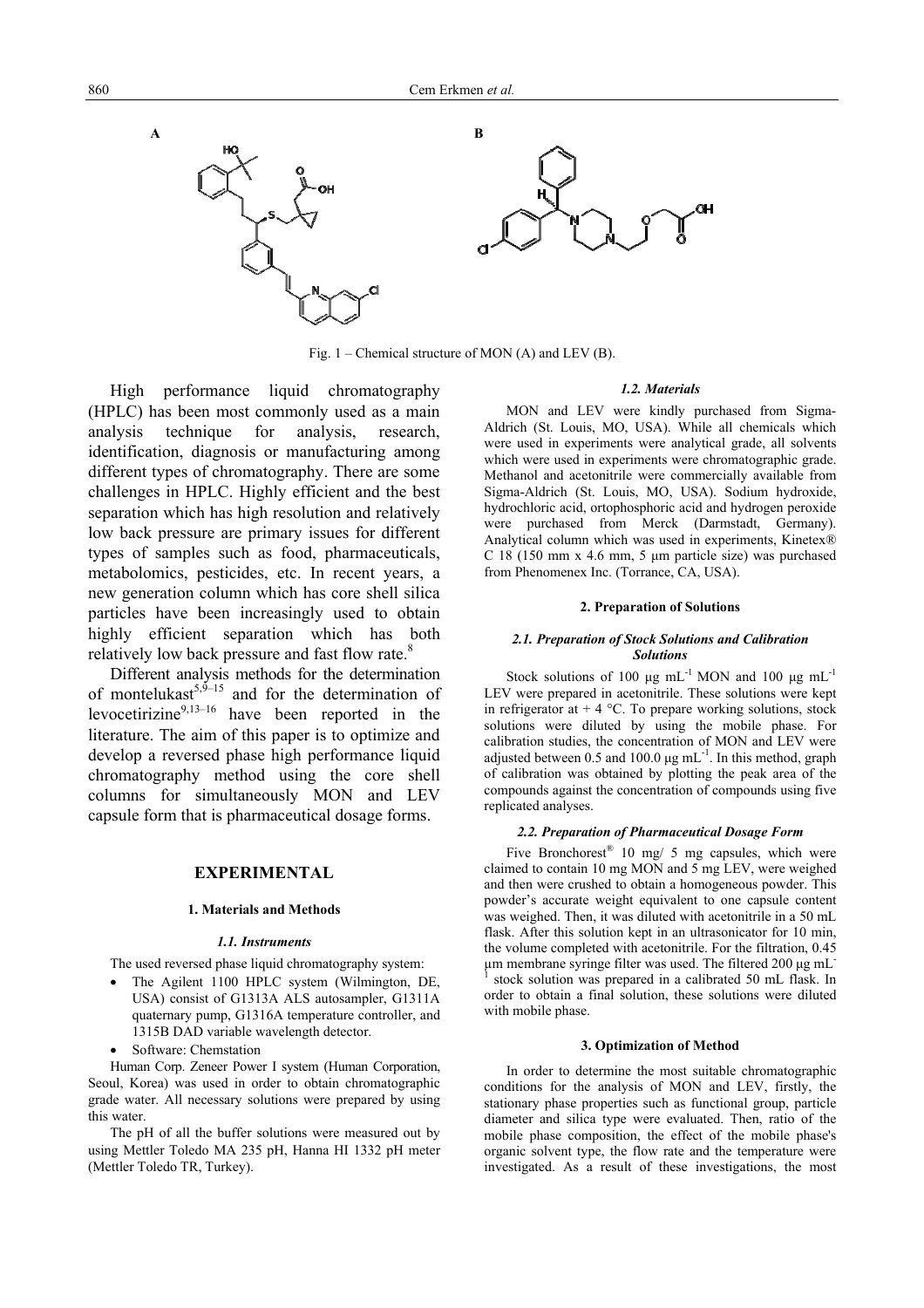suitable stationary phase was selected and chromatographic analyses were performed by taking the system suitability test (SST) parameters into consideration.

#### *3.1. Effect of Mobile Phase Composition*

Methanol (MeOH) ratio in mobile phase was changed to 90, 85 and 80 % by volume to determine for the best separation by using Kinetex C18 (150 mm x 4.6 mm, 5.0  $\mu$ m) column keeping other conditions as 10 mM (pH:4.0) ammonium acetate buffer solution at  $25^{\circ}$ C and flow rate of 1 mL min<sup>-1</sup>.

#### *3.2. Effect of Flow Rate*

Kinetex C18 (150 mm x 4.6 mm, 5.0  $\mu$ m) column, 25°C, MeOH: ammonium acetate buffer solution -10 mM (pH:4.0) (80:20; v/v) were kept fixed and considering the column pressure, the flow rate was tested between 1.0 and 1.5 mL min  $\overline{1}$ 

#### *3.3. Effect of Buffer Solution's Type*

Kinetex C18 (150 mm x 4.6 mm, 5.0  $\mu$ m) column, 25°C, 240 nm, MeOH:Buffer solution -10 mM (pH:4.0) (85:15; v/v) were kept fixed. Since the buffer solutions will be different interaction with the compounds to be analyzed depending on the ambient conditions, in this study ammonium acetate and ammonium formate buffer solutions were determined.

#### *3.4. Effect of Organic Solvent's Type*

As a result of the analyses, organic solvents that are wasted have hazardous effects to environment as well as it increase the cost. For this study, all chromatographic conditions were kept fixed and the effect of organic solvent which has different polarities on the analyses was evaluated. For this reasons, methanol and acetonitrile were used for this experiment.

#### *3.5. Effect of Temperature*

One of the most effective parameters used in optimization studies is the temperature. In the reverse phase liquid chromatography method which have chosen in the optimization studies, when temperature is increased, analysis time is shorten with smooth peak shapes. The temperature was changed from 20  $\rm{^oC}$  to 40  $\rm{^oC}$  for the best and fast separation results.

#### *3.6. Effect of Buffer Solution's Molarity*

Buffer solution's molarity is the most effective parameters used in optimization. Increased salt concentration with mobile phase composition leads to blockages in the column and a decrease in column life. The buffer solution's molarity was changed from 5 mM to 40 mM to obtain best separation results.

## **4. Validation Procedure**

The validation procedure was carried out according to the ICH guidelines. The developed method was validated for quantitation of the binary mixture of MON and LEV from their raw formulation and marketed preparations from the view point of system suitability, linearity range, specificity, accuracy and precision, etc.

## **RESULTS AND DISCUSSION**

The first step for the validation of an analytical method is to determine the optimum conditions for this method. Since HPLC method was used in this study, the effects of different factors such as mobile phase composition, temperature and organic solvent were investigated.

Firstly, the mobile phase composition was studied. Methanol and buffer solution mixtures were injected into the system at different ratios (v/v) which include 90%, 85% and 80% methanol. The system suitability test results were illustrated in Table 1. According to the results, as we work with reverse phase technique, the retention time increases as the percentage of methanol decreases. Selectivity, number of theoretical plates and resolution results indicate that all three ratios can be used for analysis.

The increased flow rate in chromatographic studies increases the column pressure while shortening the analysis time. This situation may also cause excessive pressure to damage the stationary phase. Three different flow rate experiments were conducted and the results are shown in Table 2. Also, these results indicate that all flow rates can be used for analysis.

System suitability test parameters results according to mobile phase composition by using Kinetex C 18 (150 mm x 4.6 mm, 5.0  $\mu$ m) column, 25°C, 1 mL min<sup>-1</sup> flow rate, 240 nm, pH:4.0 10 mM ammonium acetate buffer solution (t.: Retention time, N: Theoretical plates, R.: Resolution,  $\alpha$ : Selectivity)

*Table 1*

| <b>Mobile Phase Composition</b> | <b>LEV</b>  |      |                          |          | <b>MON</b>  |       |                         |          |
|---------------------------------|-------------|------|--------------------------|----------|-------------|-------|-------------------------|----------|
|                                 | $t_r$ (min) | N    | $\mathbf{R}_{\epsilon}$  | $\alpha$ | $t_r$ (min) | N     | $\mathbf{R}_{\epsilon}$ | $\alpha$ |
| <b>MeOH: Buffer (90:10)</b>     | 1.58        | 4692 | $\overline{\phantom{0}}$ |          | 2.63        | 8264  | 10.04                   | 4.75     |
| <b>MeOH: Buffer (85:15)</b>     | 1.69        | 4890 | $\overline{\phantom{0}}$ |          | 4.24        | 10020 | 19.09                   | 14.42    |
| <b>MeOH: Buffer (80:20)</b>     | 1.87        | 5070 | $\overline{\phantom{0}}$ |          | 8.57        | 11340 | 31.32                   | 21.94    |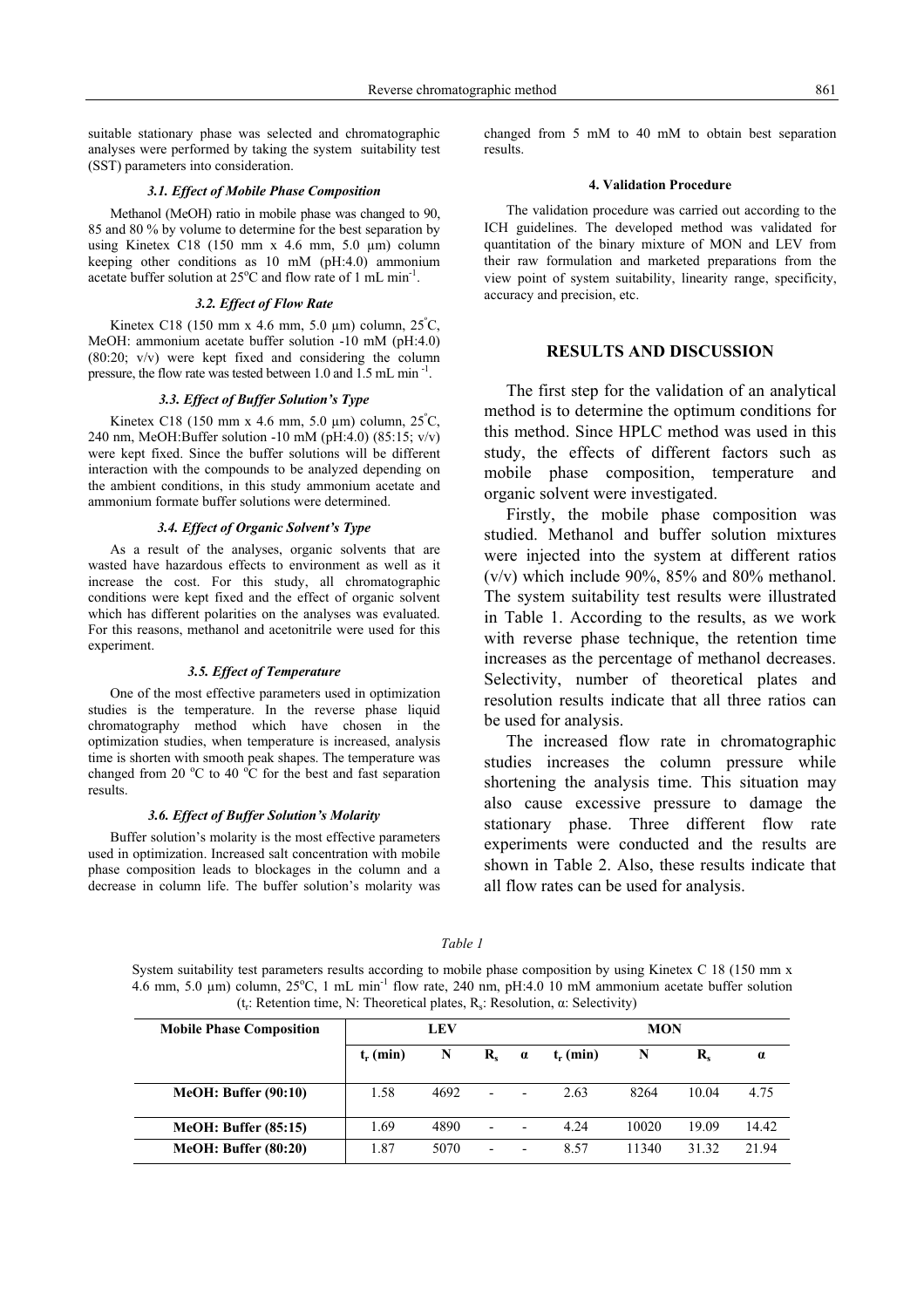### *Table 2*

System suitability test parameters results according to flow rate by using Kinetex C 18 (150 mm x 4.6 mm, 5.0  $\mu$ m) column, 25°C, 240 nm, MeOH:Buffer solution -10 mM (pH:4.0) (80:20; v/v) ( $t_r$ : Retention time, N: Theoretical plates,  $R_s$ : Resolution, α: Selectivity)

| <b>Flow Rate</b>            | <b>LEV</b>  |             |  |                          | <b>MON</b>            |             |                  |          |  |
|-----------------------------|-------------|-------------|--|--------------------------|-----------------------|-------------|------------------|----------|--|
|                             | $t_r$ (min) | $\mathbf N$ |  |                          | $R_s \alpha t_r(min)$ | $\mathbf N$ | $\mathbf{R}_{s}$ | $\alpha$ |  |
| $1.00$ ml min <sup>-1</sup> | 1.87        | 5070        |  | $\overline{\phantom{a}}$ | 8.57                  | 11340       | 31.32            | 2194     |  |
| $1.25$ ml min <sup>-1</sup> | 1.50        | 3849        |  | $\overline{\phantom{a}}$ | 6.80                  | 10060       | 28.73            | 21.38    |  |
| $1.50$ ml min <sup>-1</sup> | 1.27        | 3149        |  |                          | 5.69                  | 8213        | 25.88            | 20.97    |  |

## *Table 3*

System suitability test parameters results according to buffer solution's type by using Kinetex C18 (150 mm x 4.6 mm, 5.0 µm) column,  $25^{\circ}$ C, 240 nm, MeOH:Buffer solution -10 mM (pH:4.0) (85:15; v/v) (t<sub>r</sub>: Retention time, N: Theoretical plates, R<sub>s</sub>: Resolution,  $\alpha$ : Selectivity)

| <b>Type of Buffer Solution</b> | LEV         |      |        |            | <b>MON</b>            |       |                   |  |
|--------------------------------|-------------|------|--------|------------|-----------------------|-------|-------------------|--|
|                                | $t_r$ (min) |      |        |            | N $R_s$ a $t_r$ (min) |       |                   |  |
| Ammonium acetate               | 1.69        | 4890 | $\sim$ |            | 4.24                  | 10020 | 19.09 14.42       |  |
| <b>Ammonium formate</b>        | 1.70        | 5039 | $\sim$ | $\sim 100$ | 4.63                  |       | 10535 21.17 15.69 |  |

## *Table 4*

System suitability test parameters results according to organic solvents type by using Kinetex C 18 (150 mm x 4.6 mm, 5.0  $\mu$ m) column,  $25^{\circ}$ C, 240 nm, Organic Solvent: Buffer Solution-10 mM (pH:4.0) (85:15; v/v) ( $t_r$ : Retention time, N: Theoretical plates, Rs: Resolution, α: Selectivity)

| <b>Organic Solvent</b> | Lev         |              |                |                          | Mon                   |             |       |          |
|------------------------|-------------|--------------|----------------|--------------------------|-----------------------|-------------|-------|----------|
|                        | $t_r$ (min) | $\mathbf{N}$ |                |                          | $R_s \alpha t_r(min)$ |             |       | $\alpha$ |
| Methanol               | 1.69        | 4890         | $\blacksquare$ | $\overline{\phantom{a}}$ | 4.24                  | 10020       | 19.09 | 14.42    |
| Acetonitrile           | 1.61        | 4088         |                |                          | $- - 2.79$            | 10344 11.23 |       | 4.05     |

## *Table 5*

System suitability test parameters results according temperature by using Kinetex C 18 (150 mm x 4.6 mm, 5.0  $\mu$ m) column, flow rate: 1 ml min<sup>-1</sup>, 240 nm, MeOH:Buffer solution -10 mM (pH:4.0) (85:15; v/v) (t<sub>r</sub>: Retention time, N: Theoretical plates, R<sub>s</sub>: Resolution, α: Selectivity)

| Temperature    | <b>LEV</b>  |      |                      |          | <b>MON</b>  |       |                         |          |  |
|----------------|-------------|------|----------------------|----------|-------------|-------|-------------------------|----------|--|
|                | $t_r$ (min) | N    | $\mathbf{R}_{\rm s}$ | $\alpha$ | $t_r$ (min) | N     | $\mathbf{R}_{\epsilon}$ | $\alpha$ |  |
| $20\text{ °C}$ | 1.76        | 5005 | ٠                    |          | 4.90        | 10119 | 21.21                   | 13.62    |  |
| $25\,^0C$      | 1.74        | 4898 | ٠                    |          | 4.63        | 9927  | 20.08                   | 14.75    |  |
| $30\,^0C$      | 1.72        | 4936 | $\overline{a}$       |          | 4.35        | 10207 | 19.41                   | 11.73    |  |
| 40 $\rm ^{0}C$ | 1.68        | 4962 |                      |          | 3.84        | 10577 | 17.37                   | 11.50    |  |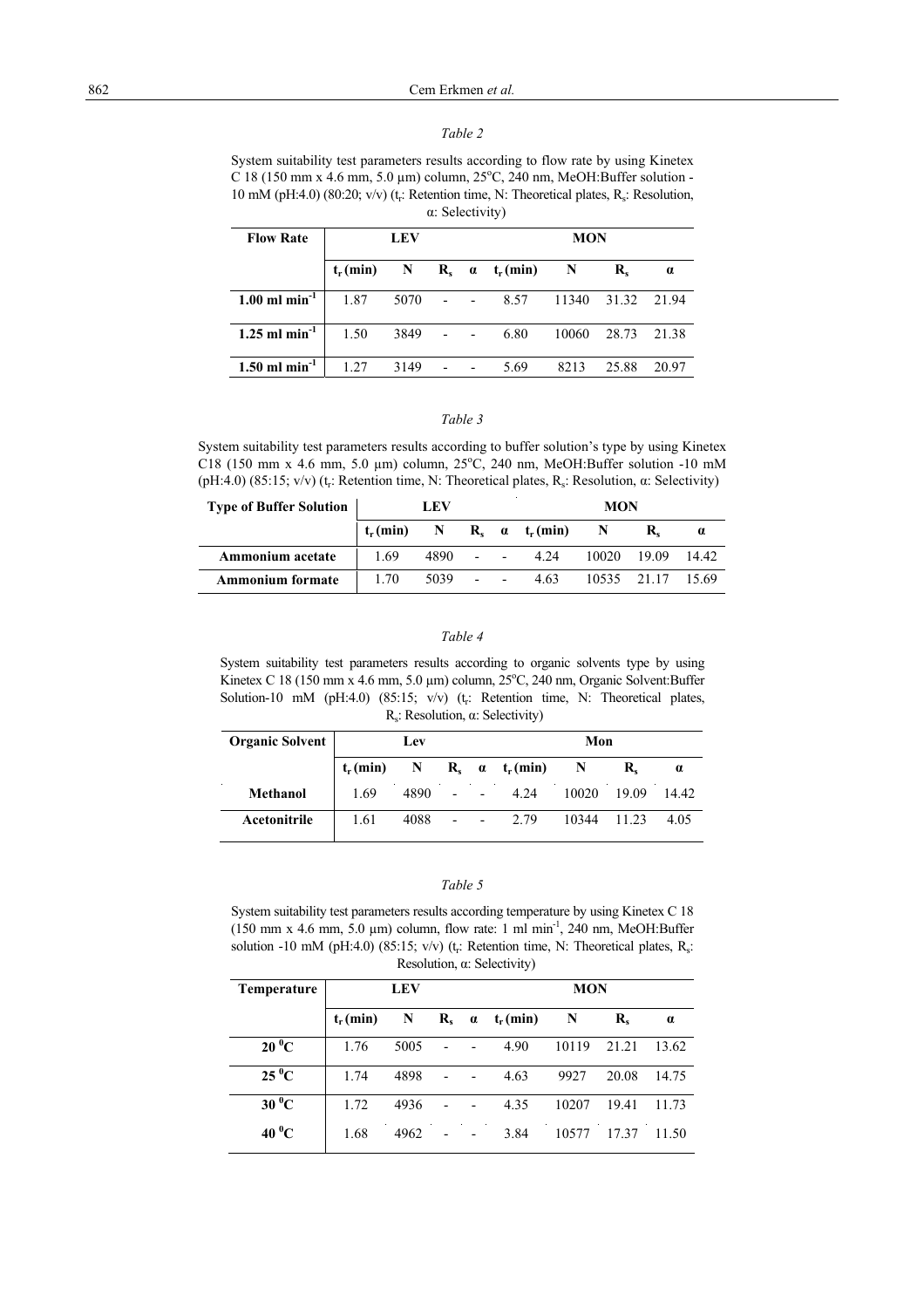## *Table 6*

System suitability test parameters results according to the buffer solution's molarity by using Kinetex C18 (150 mm x 4.6 mm, 5.0 µm) column, flow rate: 1 ml min<sup>-1</sup>, 240 nm, MeOH:Buffer solution (pH:4.0) (85:15; v/v) (t<sub>r</sub>: Retention time, N: Theoretical plates, R<sub>s</sub>: Resolution, α: Selectivity)

| <b>Buffer Solution Molarity</b> | LEV         |      |                          |                          | <b>MON</b>  |       |                         |          |
|---------------------------------|-------------|------|--------------------------|--------------------------|-------------|-------|-------------------------|----------|
|                                 | $t_r$ (min) | N    | $\mathbf{R}_{\epsilon}$  | $\alpha$                 | $t_r$ (min) | N     | $\mathbf{R}_{\epsilon}$ | $\alpha$ |
| $5 \text{ mM}$                  | 1.74        | 5013 | $\overline{\phantom{a}}$ | $\overline{\phantom{a}}$ | 4.50        | 10375 | 19.97                   | 13.11    |
| $10 \text{ }\mathrm{m}M$        | 1.74        | 4898 | $\overline{\phantom{a}}$ |                          | 4.63        | 9927  | 20.08                   | 14.75    |
| $20 \text{ mM}$                 | 1.74        | 5010 | $\overline{\phantom{a}}$ |                          | 4.61        | 10618 | 20.54                   | 16.33    |
| $40 \text{ }\mathrm{mM}$        | 1.73        | 4960 | $\overline{\phantom{0}}$ |                          | 4.45        | 10162 | 19.59                   | 13.45    |

|--|--|

Optimum conditions for recommended method

| <b>Instrument</b>       | Agilent 1100 HPLC system                                   |
|-------------------------|------------------------------------------------------------|
| <b>Column</b>           | Kinetex C 18 (150 mm x 4.6 mm, $5.0 \mu m$ )               |
| Wavelength              | $240 \text{ nm}$                                           |
| Temperature             | $40^\circ$ C                                               |
| <b>Flow rate</b>        | $1.5$ ml min <sup>-1</sup>                                 |
| <b>Injection volume</b> | $10 \mu$                                                   |
| <b>Mobil phase</b>      | Methanol: Ammonium acetate (10 mM, pH:4.0), $(85:15, v/v)$ |

## *Table 8*

System suitability test parameters in optimized conditions

| <b>Parameters</b>                          | MON  | LEV   | According to ICH <sup>19</sup> |
|--------------------------------------------|------|-------|--------------------------------|
| Retention time $(t_r)(min)$                | 1.35 | 3.09  |                                |
| <b>Resolution <math>(Rs)</math></b>        |      | 16.07 | >2.0                           |
| Theoretical plates $(N)$<br>(Plates/meter) | 3986 | 8992  | >2000                          |
| Selectivity $(a)$                          |      | 6.77  | >1.0                           |
| <b>Tailing factor</b>                      | 0.86 | 0.91  | $<$ 2.0                        |

## *Table 9*

Validation parameters in optimized conditions

| <b>Parameters</b>                                    | LEV         | <b>MON</b>  |
|------------------------------------------------------|-------------|-------------|
| Linearity Range $(\mu g \, mL^{-1})$                 | $0.5 - 100$ | $0.5 - 100$ |
| <b>Slope</b>                                         | 7.08        | 16.22       |
| <b>Correlation Coefficient</b>                       | 0.999       | 0.999       |
| Limit of Quantification ( $\mu$ g mL <sup>-1</sup> ) | 0.47        | 0.16        |
| Limit of Detection ( $\mu$ g mL <sup>-1</sup> )      | 0.16        | 0.05        |
| Within-day Precision* (RSD %)                        | 0.33        | 0.26        |
| Between-day Precision* (RSD %)                       | 1.02        | 0.39        |

\* Each value is the mean of five experiments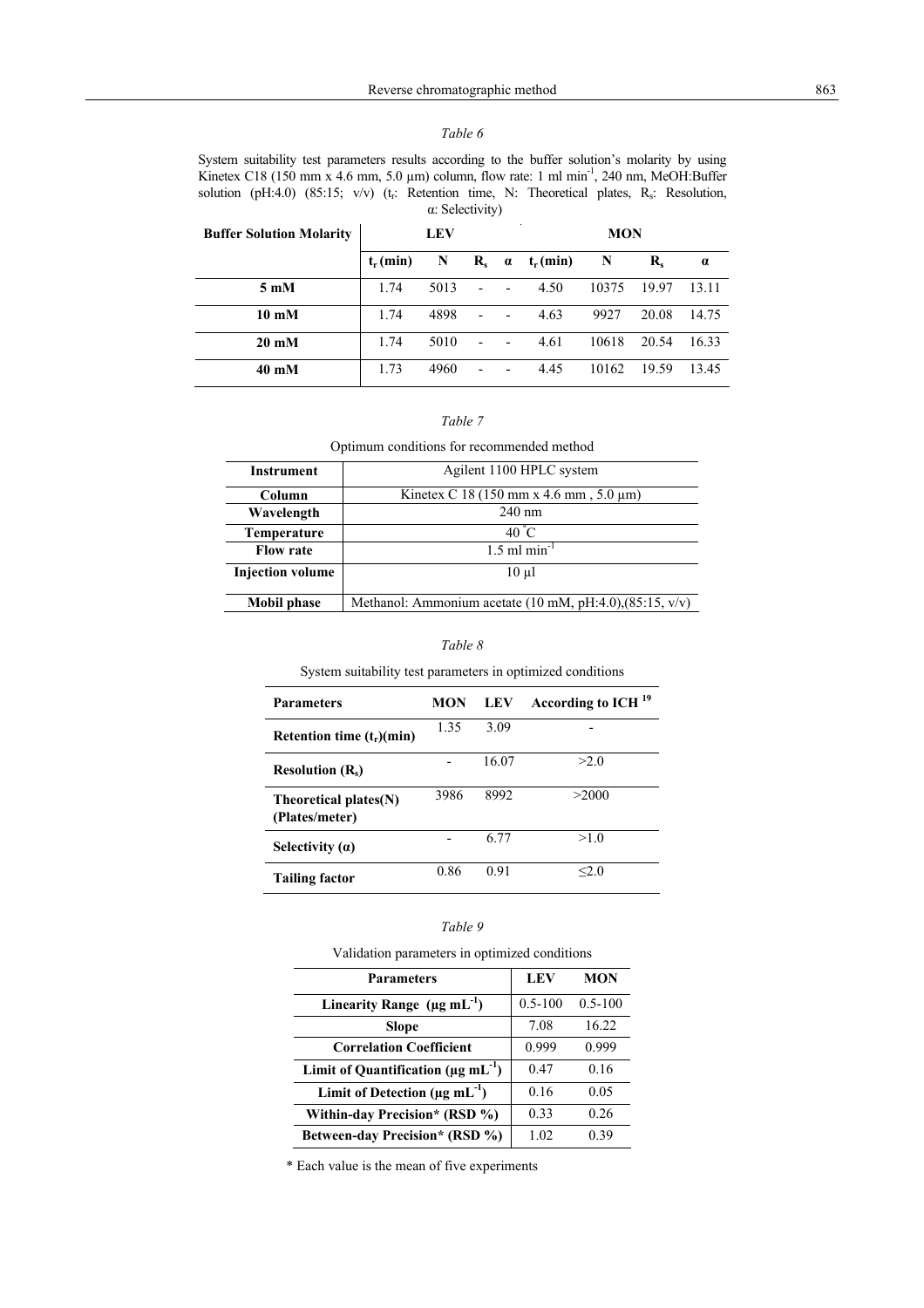Due to difference in buffer solutions compositions, interaction of buffer components with the compounds to be analyzed depending on the ambient conditions will be different. The buffer solutions prepared for the experiments were used at the pH of 10 mM. According to both the column's chemical properties and the chromatographic conditions, buffer solutions can act differently on the analysis. In this study

ammonium acetate and ammonium formate buffer solutions were used and the system suitability test results were illustrated in Table 3. Even if the test results are appropriate, an undesired peak from the ammonium formate buffer solution is formed in the chromatographic separation. Since this peak does not belong to any impurities or degradation product, ammonium acetate buffer solution was found to be suitable for optimum conditions.



Fig. 2 –Calibration results by using optimized conditions LEV and MON (a: 20, b: 40, c: 75, d: 100 µg mL<sup>-1</sup>).

*Table 10*

The accuracy results of the simultaneous determination of LEV and MON in capsule dosage form

| <b>Parameters</b>                          | <b>LEV</b> | <b>MON</b> |
|--------------------------------------------|------------|------------|
| Labeled claim ( $\mu$ g mL <sup>-1</sup> ) | 20.00      | 40.00      |
| Amount found $(\mu g \, mL^{-1})$          | 19.72      | 39.62      |
| $RSD(%)^*$                                 | 0.46       | 0.38       |
| Bias $(\% )$                               | 4.02       | 0.84       |
| Added ( $\mu$ g mL $^{-1}$ )               | 20.00      | 40.00      |
| Found ( $\mu$ g mL <sup>-1</sup> )         | 20.23      | 40.43      |
| Recovery $(\% )$                           | 100.58     | 100.66     |
| RSD of Recovery (%)*                       | 0.58       | 0.31       |
| Bias of Recovery (%)                       | $-0.58$    | $-0.54$    |

\*Each value is the mean of five experiments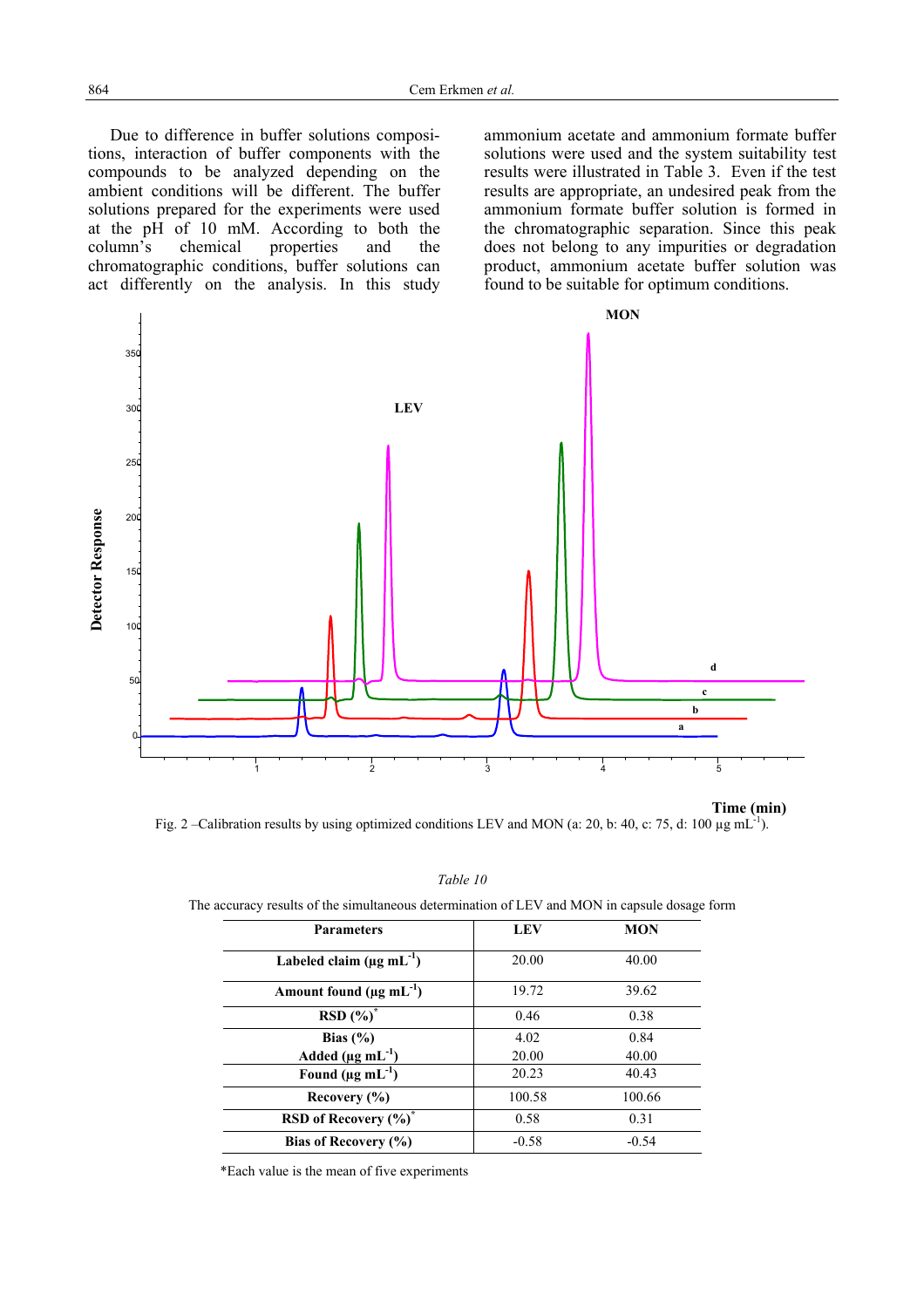

Fig. 3 – The capsule sample under optimized conditions (a), the addition of 25 % active ingredient added into the tablet sample (b), the addition of 50 % active ingredient added into the tablet sample (c), the addition of 100 % active ingredient added into the tablet sample (d).

One of the main problem of HPLC methods is the production of high amount of hazardous organic wastes to the environment. Methanol and acetonitrile were used for this experiment and the system suitability test results were illustrated in Table 4. Although the use of acetonitrile shortens the analysis time, methanol was chosen for analysis because it is more environmentally friendly.

Temperature is one of the most important parameters affecting the chromatographic separation. Although it is possible for products to degrade with increasing column temperature, it is advantageous to shorten the analysis time. For this study the system suitability test results were illustrated in Table 5. Selectivity, number of theoretical plates and resolution results indicate that all four temperatures can be used for analysis. As the temperature increased, the drug compounds did not appear to be distorted therefore, the column temperature was chosen 40  $^{\circ}$ C.

In the final stage of optimization, the buffer solution molarity was examined. The buffer solution molarity did not affect the test results in Table 6. Low concentrations have been preferred to prevent column clogging.

After the experimental processing is completed, identified optimum conditions are shown in the Table 7. System suitability was confirmed by using the 5 repeated injections of standard solution of mixture of MON and LEV. RSD % of retention time, resolution, theoretical plate number, selectivity and tailing factor were also evaluated and determined. The system suitability test results were demonstrated in Table 8. System suitability test parameters' results demonstrated that the developed method was appropriate for both validating and simultaneous determination of mixture of MON and LEV. When we compare our results with limit values in Table 8, it can be said that the analysis results are appropriate because the number of theoretical plates is higher than 2000 for both compounds and the resolution is larger than 2.

Reverse phase HPLC method was validated for MON and LEV. These validated parameters are linearity, specificity, accuracy, precision, limit of detection (LOD) and limit of quantification (LOQ). The validation results are shown in Table 9. According to the results, developed method is specific for MON and LEV which were separated from each other. Also, there is no interfering peak